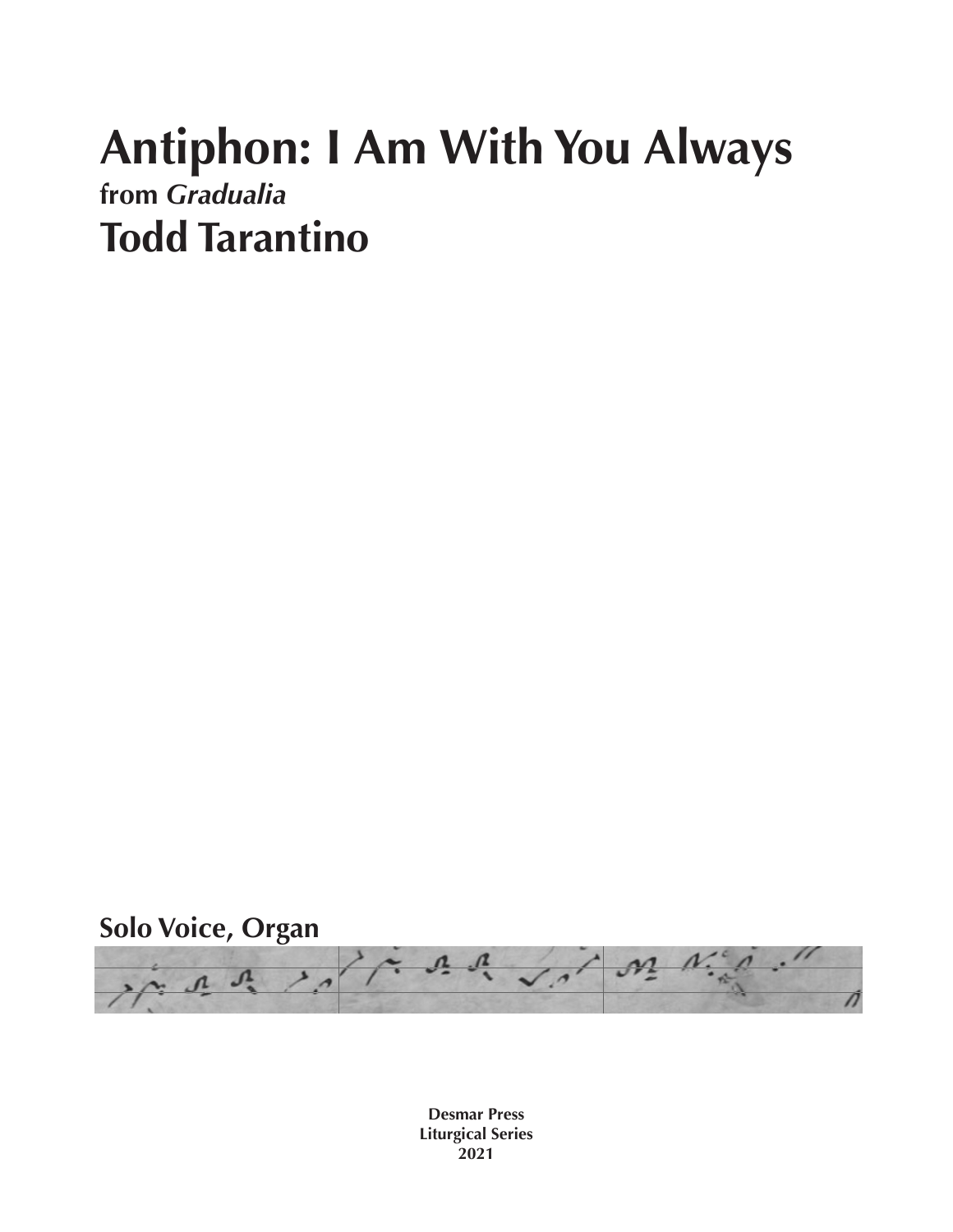## **Antiphon: I Am With You Always from** *Gradualia* **Todd Tarantino (2020) Solo Voice, Organ**

*Gradualia* **is a collection of works for a variety of forces - from solo voice with accompaniment to chorus with large ensemble - setting the English proper antiphon texts of the Catholic Mass.** 

**Behold! I Am With You Always Communion Antiphon for Feast of the Ascension**

**Text: "Behold! I am with you always, even to the end of time. Alleluia."**

**Let God arise and let his enemies be scattered and let those who hate him fall before him.**

**And let The Just feast and rejoice at God's presence, and be delighted with God's gladness.**

**Sing to God! Sing praises to His name. The Lord is His name. Rejoice before Him!**

**(Matthew 28:20; Psalm 68: 1, 3, 4)**

**Also available for 1) Solo voice, SATB, and organ 2) Solo voice, SATB, Strings, and Organ**

**http://www.toddtarantino.com http://www.toddtarantino.com/liturgicalmusic.html**